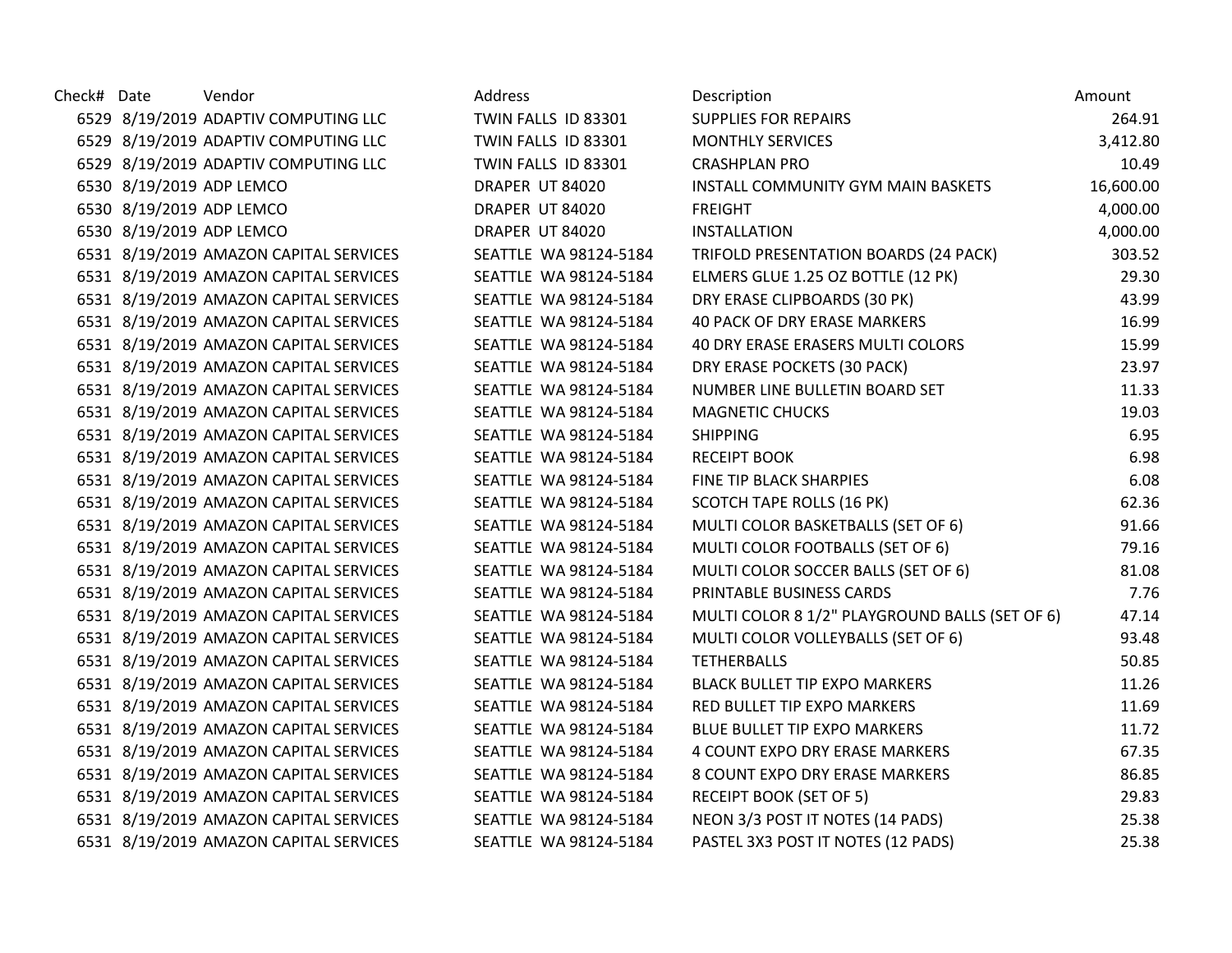| 6531 8/19/2019 AMAZON CAPITAL SERVICES       | SEATTLE WA 98124-5184  | <b>CHAIR MAT</b>                             | 35.20     |
|----------------------------------------------|------------------------|----------------------------------------------|-----------|
| 6531 8/19/2019 AMAZON CAPITAL SERVICES       | SEATTLE WA 98124-5184  | FIREPROOF FILING CABINET FOR PERSONNEL FILES | 1,399.00  |
| 6531 8/19/2019 AMAZON CAPITAL SERVICES       | SEATTLE WA 98124-5184  | <b>DESK CALENDAR</b>                         | 17.95     |
| 6531 8/19/2019 AMAZON CAPITAL SERVICES       | SEATTLE WA 98124-5184  | DRAW & WRITE JOURNALS (2ND & 3RD GRADE)      | 587.16    |
| 6531 8/19/2019 AMAZON CAPITAL SERVICES       | SEATTLE WA 98124-5184  | DRAW & WRITE JOURNALS (2ND & 3RD)            | 111.84    |
| 6532 8/19/2019 AMERICAN FIDELITY             | OKLAHOMA CITY OK 73125 | HSA DEPOSIT - 082019                         | 430.35    |
| 6533 8/19/2019 ASSOCIATED BUSINESS FORMS LLC | TWIN FALLS ID 83301    | <b>STAFF ABSENCE REPORTS</b>                 | 112.57    |
| 6534 8/19/2019 BARNES DON                    | KIMBERLY ID 83341      | MILEAGE TO TECH WORKSHOP                     | 164.30    |
| 6534 8/19/2019 BARNES DON                    | KIMBERLY ID 83341      | MEALS FOR TECH WORKSHOP                      | 31.59     |
| 6535 8/19/2019 BLUE CROSS OF IDAHO           | <b>BOISE ID 83707</b>  | MEDICAL BENEFIT - 082019                     | 30,671.48 |
| 6536 8/19/2019 BRENT EDWARDS                 | TWIN FALLS ID 83301    | 18-19 472 BEAR FORMS                         | 500.00    |
| 6537 8/19/2019 SPARKLIGHT                    | PHOENIX AZ 85062-8000  | PHONE SERVICE                                | 315.95    |
| 6538 8/19/2019 CARSON DAVID                  | KIMBERLY ID 83341      | MILEAGE TO IASA                              | 148.40    |
| 6538 8/19/2019 CARSON DAVID                  | KIMBERLY ID 83341      | MILEAGE TO MURTAUGH FOR ARTEC MTG            | 10.60     |
| 6539 8/19/2019 CAXTON                        | CALDWELL ID 83605-3299 | <b>DUCK POSTER PUTTY</b>                     | 11.52     |
| 6539 8/19/2019 CAXTON                        | CALDWELL ID 83605-3299 | SHIPPING FOR FREE ELA BOOKS                  | 147.09    |
| 6539 8/19/2019 CAXTON                        | CALDWELL ID 83605-3299 | <b>SHEET COVERS</b>                          | 16.28     |
| 6539 8/19/2019 CAXTON                        | CALDWELL ID 83605-3299 | NITRILE GLOVES-LG                            | 22.26     |
| 6539 8/19/2019 CAXTON                        | CALDWELL ID 83605-3299 | TOMBOW CORRECTION TAPE                       | 15.00     |
| 6539 8/19/2019 CAXTON                        | CALDWELL ID 83605-3299 | CLEAR BADGE HOLDER W/ CLIP                   | 6.00      |
| 6539 8/19/2019 CAXTON                        | CALDWELL ID 83605-3299 | <b>LAMINATE</b>                              | 282.00    |
| 6539 8/19/2019 CAXTON                        | CALDWELL ID 83605-3299 | <b>HAND SANITIZER</b>                        | 22.50     |
| 6539 8/19/2019 CAXTON                        | CALDWELL ID 83605-3299 | <b>ENVELOPES</b>                             | 11.50     |
| 6539 8/19/2019 CAXTON                        | CALDWELL ID 83605-3299 | SAFETY VEST                                  | 16.80     |
| 6539 8/19/2019 CAXTON                        | CALDWELL ID 83605-3299 | <b>BOSTICH STAPLES</b>                       | 13.75     |
| 6539 8/19/2019 CAXTON                        | CALDWELL ID 83605-3299 | UNRULED INDEX CARDS                          | 2.24      |
| 6539 8/19/2019 CAXTON                        | CALDWELL ID 83605-3299 | <b>LEGAL PADS</b>                            | 3.95      |
| 6539 8/19/2019 CAXTON                        | CALDWELL ID 83605-3299 | <b>DESK STAPLER</b>                          | 5.97      |
| 6539 8/19/2019 CAXTON                        | CALDWELL ID 83605-3299 | <b>TAPE DISPENSER</b>                        | 3.45      |
| 6539 8/19/2019 CAXTON                        | CALDWELL ID 83605-3299 | <b>PAPER</b>                                 | 770.44    |
| 6539 8/19/2019 CAXTON                        | CALDWELL ID 83605-3299 | 18 PK 3X3 CANARY POST IT NOTES               | 19.95     |
| 6539 8/19/2019 CAXTON                        | CALDWELL ID 83605-3299 | 12 PK 1.5X2 PASTEL POST IT NOTES             | 7.05      |
| 6540 8/19/2019 CITY OF HANSEN                | HANSEN ID 83334        | <b>WATER</b>                                 | 229.50    |
| 6540 8/19/2019 CITY OF HANSEN                | HANSEN ID 83334        | <b>SEWER</b>                                 | 301.50    |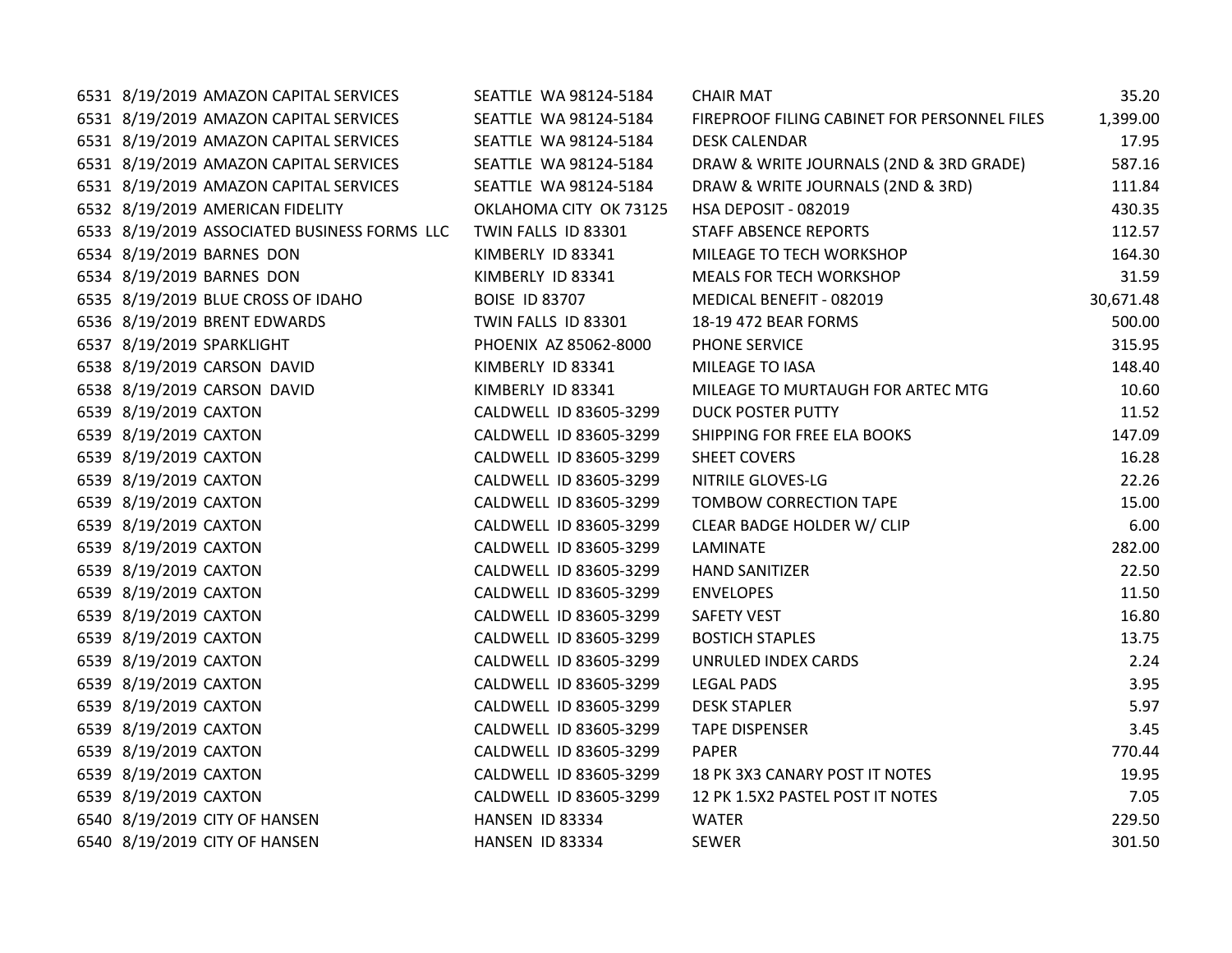| 6541 8/19/2019 CONK TIFFANY                 | HANSEN ID 83334          | <b>PENS</b>                          | 19.98     |
|---------------------------------------------|--------------------------|--------------------------------------|-----------|
| 6541 8/19/2019 CONK TIFFANY                 | HANSEN ID 83334          | <b>TAX</b>                           | 3.51      |
| 6541 8/19/2019 CONK TIFFANY                 | HANSEN ID 83334          | <b>PENCILS</b>                       | 12.49     |
| 6541 8/19/2019 CONK TIFFANY                 | HANSEN ID 83334          | <b>TOLLS</b>                         | 12.00     |
| 6541 8/19/2019 CONK TIFFANY                 | HANSEN ID 83334          | PARKING FOR NCCEO CONF               | 239.40    |
| 6541 8/19/2019 CONK TIFFANY                 | HANSEN ID 83334          | <b>HIGHLIGHTERS</b>                  | 25.99     |
| 6541 8/19/2019 CONK TIFFANY                 | HANSEN ID 83334          | <b>MEALS</b>                         | 83.30     |
| 6541 8/19/2019 CONK TIFFANY                 | HANSEN ID 83334          | MILEAGE TO CONF IN SAN FRANCISCO     | 783.00    |
| 6542 8/19/2019 CSI CHALLENGE COURSE         | TWIN FALLS ID 83301      | SUMMER PROGRAM ACTIVITY              | 1,134.00  |
| 6543 8/19/2019 CSI HERRETT CENTER           | TWIN FALLS ID 83301      | SUMMER PROGRAM ACTIVITY              | 330.00    |
| 6544 8/19/2019 D & B SUPPLY                 | CALWELL ID 83605-6077    | <b>GROUND CLEAR &amp; WEED SPRAY</b> | 44.97     |
| 6545 8/19/2019 DIXON FIRE PROTECTION LLC    | KIMBERLY ID 83341        | FIRE EXTENGUISHER INSPECTION         | 695.00    |
| 6545 8/19/2019 DIXON FIRE PROTECTION LLC    | KIMBERLY ID 83341        | REPLACE OLD FIRE EXTINGUISHERS       | 150.00    |
| 6545 8/19/2019 DIXON FIRE PROTECTION LLC    | KIMBERLY ID 83341        | FIRE EXTINGUISHER MAINENANCE         | 66.00     |
| 6546 8/19/2019 FLEETPRIDE                   | DALLAS TX 75284          | FILTERS FOR BUSES 1 & 3              | 99.73     |
| 6546 8/19/2019 FLEETPRIDE                   | DALLAS TX 75284          | FILTERS FOR BUSES 1 & 3              | 217.65    |
| 6546 8/19/2019 FLEETPRIDE                   | DALLAS TX 75284          | FILTERS FOR BUSES 1 & 3              | 39.20     |
| 6547 8/19/2019 GEM STATE PAPER              | TWIN FALLS ID 83303-0469 | START OF SCHOOL YEAR SUPPLIES        | 3,425.04  |
| 6547 8/19/2019 GEM STATE PAPER              | TWIN FALLS ID 83303-0469 | <b>SEWER MAINTAINER</b>              | 39.94     |
| 6547 8/19/2019 GEM STATE PAPER              | TWIN FALLS ID 83303-0469 | <b>CREDIT</b>                        | (23.96)   |
| 6547 8/19/2019 GEM STATE PAPER              | TWIN FALLS ID 83303-0469 | <b>CLEANING SUPPLIES</b>             | 92.92     |
| 6547 8/19/2019 GEM STATE PAPER              | TWIN FALLS ID 83303-0469 | SUPPLIES TO RESURFACE GYM FLOOR      | 38.09     |
| 6547 8/19/2019 GEM STATE PAPER              | TWIN FALLS ID 83303-0469 | SUPPLIES TO RESURFACE GYM FLOOR      | 1,970.50  |
| 6548 8/19/2019 GLACIER REFRIGERATION INC    | TWIN FALLS ID 83303      | REPAIRS ON FREEZER                   | 160.50    |
| 6549 8/19/2019 GRANT PAM                    | SUN VALLEY ID 83354      | SUPPLIES FOR MIGRANT TUTORING        | 18.97     |
| 6550 8/19/2019 GREAT AMERICA FINANCIAL SERV | DALLAS TX 75266-0831     | <b>COPIER AGREEMENT-ELEM</b>         | 138.00    |
| 6550 8/19/2019 GREAT AMERICA FINANCIAL SERV | DALLAS TX 75266-0831     | <b>COPIER AGREEMENT-HS</b>           | 121.00    |
| 6551 8/19/2019 HANSEN ELEMENTARY SCHOOL     |                          | <b>STUDENT DESKS</b>                 | 75.00     |
| 6552 8/19/2019 HANSEN SCHOOL DISTRICT       |                          | <b>BULK MAINING PERMIT</b>           | 235.00    |
| 6552 8/19/2019 HANSEN SCHOOL DISTRICT       |                          | MAILING CHARGES FOR 876 NEWSLETTERS  | 263.94    |
| 6553 8/19/2019 HANSEN SCHOOL DISTRICT #415  |                          | EMPLOYER SHARE MC - 082019           | 11,900.15 |
| 6554 8/19/2019 HANSEN SCHOOL DISTRICT #415  |                          | EMPLOYER SHARE PERSI - 082019        | 20,904.77 |
| 6555 8/19/2019 HANSEN SCHOOL DISTRICT #415  |                          | ADMINISTRATION-SECONDARY - 082019    | 5,215.94  |
| 6555 8/19/2019 HANSEN SCHOOL DISTRICT #415  |                          | SECONDARY TEACHER - 082019           | 27,212.57 |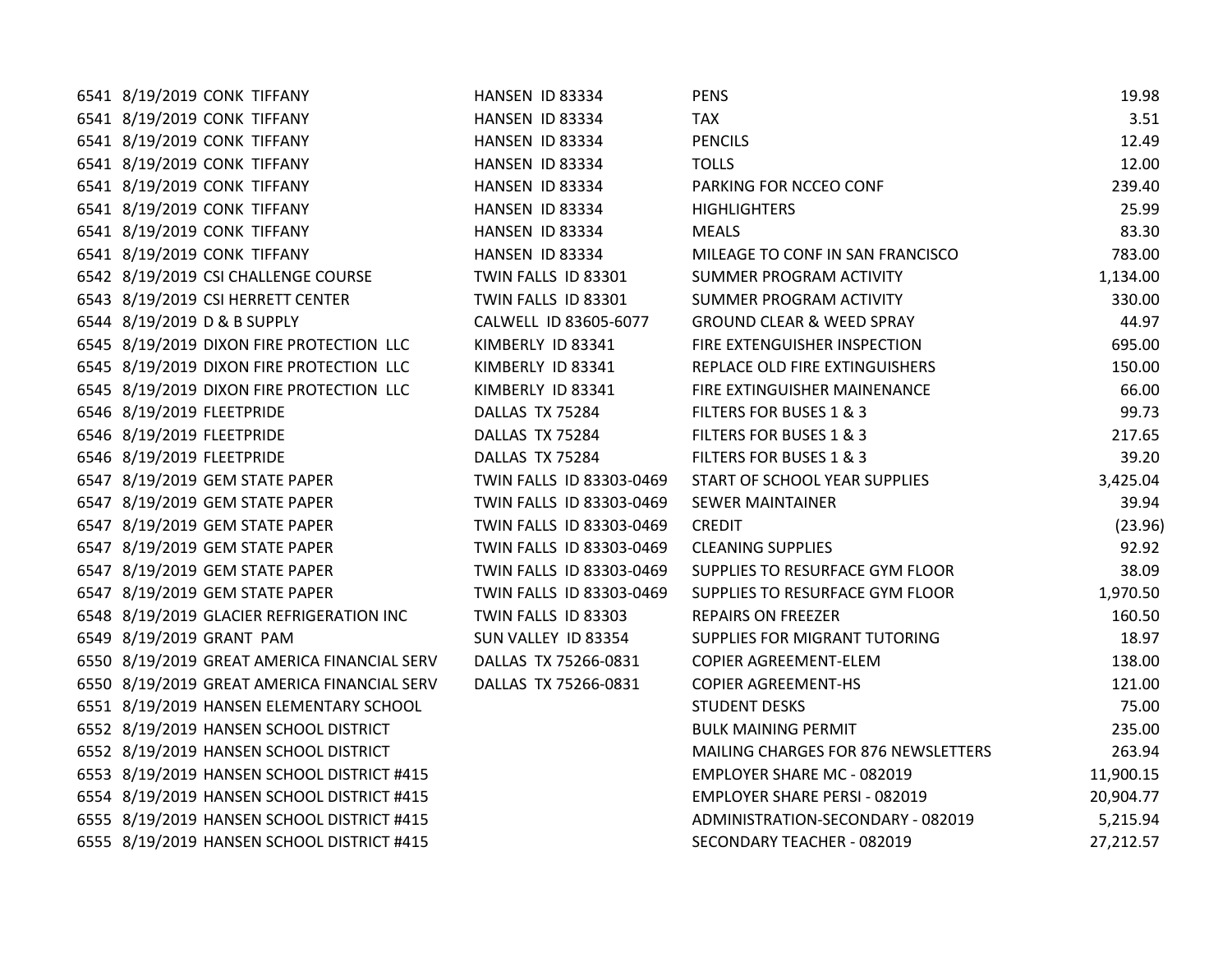6555 8/19/2019 HANSEN SCHOOL DISTRICT #415 6555 8/19/2019 HANSEN SCHOOL DISTRICT #415 6555 8/19/2019 HANSEN SCHOOL DISTRICT #415 6555 8/19/2019 HANSEN SCHOOL DISTRICT #415 6555 8/19/2019 HANSEN SCHOOL DISTRICT #415 6555 8/19/2019 HANSEN SCHOOL DISTRICT #415 6555 8/19/2019 HANSEN SCHOOL DISTRICT #415 6555 8/19/2019 HANSEN SCHOOL DISTRICT #415 6555 8/19/2019 HANSEN SCHOOL DISTRICT #415 6555 8/19/2019 HANSEN SCHOOL DISTRICT #415 6555 8/19/2019 HANSEN SCHOOL DISTRICT #415 6555 8/19/2019 HANSEN SCHOOL DISTRICT #415 6555 8/19/2019 HANSEN SCHOOL DISTRICT #415 6555 8/19/2019 HANSEN SCHOOL DISTRICT #415 6555 8/19/2019 HANSEN SCHOOL DISTRICT #415 6555 8/19/2019 HANSEN SCHOOL DISTRICT #415 6555 8/19/2019 HANSEN SCHOOL DISTRICT #415 6555 8/19/2019 HANSEN SCHOOL DISTRICT #415 6555 8/19/2019 HANSEN SCHOOL DISTRICT #415 6555 8/19/2019 HANSEN SCHOOL DISTRICT #415 6555 8/19/2019 HANSEN SCHOOL DISTRICT #415 6555 8/19/2019 HANSEN SCHOOL DISTRICT #415 6555 8/19/2019 HANSEN SCHOOL DISTRICT #415 6555 8/19/2019 HANSEN SCHOOL DISTRICT #415 6555 8/19/2019 HANSEN SCHOOL DISTRICT #415 6555 8/19/2019 HANSEN SCHOOL DISTRICT #415 6555 8/19/2019 HANSEN SCHOOL DISTRICT #415 6555 8/19/2019 HANSEN SCHOOL DISTRICT #415 6555 8/19/2019 HANSEN SCHOOL DISTRICT #415 6555 8/19/2019 HANSEN SCHOOL DISTRICT #415 6555 8/19/2019 HANSEN SCHOOL DISTRICT #415 6555 8/19/2019 HANSEN SCHOOL DISTRICT #415 6555 8/19/2019 HANSEN SCHOOL DISTRICT #415 6555 8/19/2019 HANSEN SCHOOL DISTRICT #415

| LEP CERTIFIED SEC - 082019         | 229.34   |
|------------------------------------|----------|
| SECONDARY PARA - 082019            | 212.70   |
| SECONDARY-VOCATIONAL EDU - 082019  | 3,062.50 |
| SPECIAL ED CERTIFIED-ELE - 082019  | 3,541.99 |
| SPECIAL ED CERTIFIED-SEC - 082019  | 4,617.91 |
| SPECIAL ED CLASSIFIED-EL - 082019  | 283.08   |
| SPECIAL ED CLASSIFIED-SE - 082019  | 215.96   |
| SPECIAL ED PRESCHOOL-TEA - 082019  | 3,541.99 |
| SPECIAL ED PRESCHOOL-PAR - 082019  | 380.00   |
| ACTIVITY-COACH - 082019            | 566.87   |
| ATHLETIC DIRECTOR - 082019         | 417.08   |
| GUIDANCE - HEALTH - 082019         | 1,787.95 |
| GUIDANCE EXTENDED DAYS - 082019    | 260.70   |
| SPED SUPPORT DIRECTOR-EL - 082019  | 333.37   |
| SPED SUPORT-BIP DIRECTOR - 082019  | 333.37   |
| SPED SUPPORT DIRECTOR-SE - 082019  | 333.37   |
| MEDIA CLASSIFIED ELEM - 082019     | 447.20   |
| MEDIA CLASSIFIED SEC - 082019      | 212.70   |
| DISTRICT ADMINISTRAT - 082019      | 7,425.00 |
| ADMINISTRATION-ELEMENTAR - 082019  | 4,853.99 |
| LEP CERTIFIED ELEM - 082019        | 229.34   |
| ADMIN ASSISTANT-ELEMENTA - 082019  | 964.99   |
| ADMIN ASSISTANT-SEC - 082019       | 1,500.80 |
| <b>BUSINESS OPERATION - 082019</b> | 3,332.60 |
| BUILDING CARE - 082019             | 4,705.69 |
| <b>BUILDING MAINT - 082019</b>     | 3,706.49 |
| GROUNDS - 082019                   | 778.51   |
| TRANSPORTATION-SUPERVISO - 082019  | 824.72   |
| TRANSPORTATION-MECHANIC - 082019   | 2,187.73 |
| TRANSPORTATION- PUPIL TR - 082019  | 35.85    |
| TRANSPORTATION-OTHER - 082019      | 57.40    |
| TRANSPORTATION-OFFICE - 082019     | 212.71   |
| TRANSPORTATION- DOWN TIM - 082019  | 57.40    |
| ELL DONATION CERTIFIED-E - 082019  | 650.00   |
|                                    |          |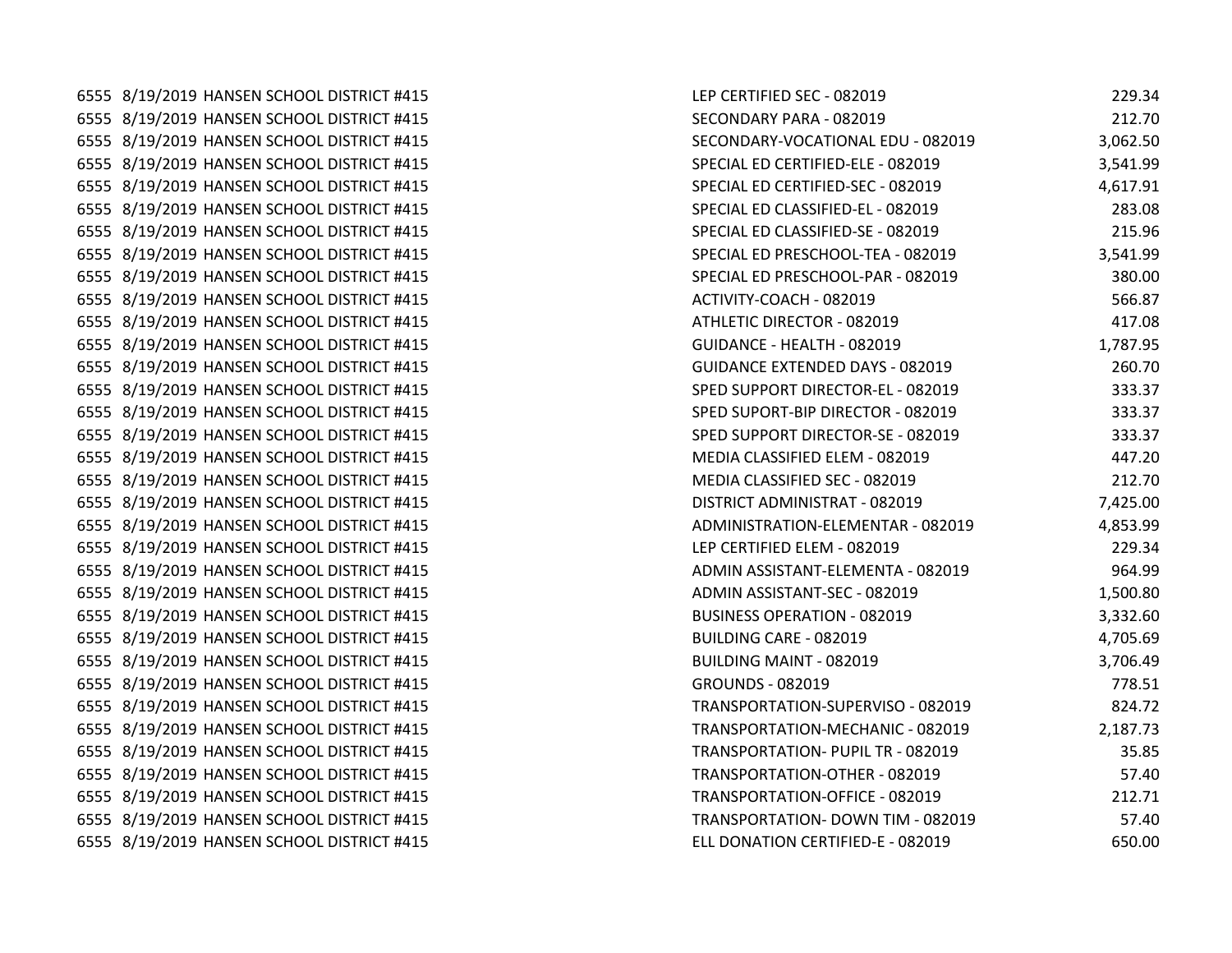6555 8/19/2019 HANSEN SCHOOL DISTRICT #415 6555 8/19/2019 HANSEN SCHOOL DISTRICT #415 6555 8/19/2019 HANSEN SCHOOL DISTRICT #415 6555 8/19/2019 HANSEN SCHOOL DISTRICT #415 6555 8/19/2019 HANSEN SCHOOL DISTRICT #415 6555 8/19/2019 HANSEN SCHOOL DISTRICT #415 6555 8/19/2019 HANSEN SCHOOL DISTRICT #415 6555 8/19/2019 HANSEN SCHOOL DISTRICT #415 6555 8/19/2019 HANSEN SCHOOL DISTRICT #415 6555 8/19/2019 HANSEN SCHOOL DISTRICT #415 6555 8/19/2019 HANSEN SCHOOL DISTRICT #415 6555 8/19/2019 HANSEN SCHOOL DISTRICT #415 6555 8/19/2019 HANSEN SCHOOL DISTRICT #415 6555 8/19/2019 HANSEN SCHOOL DISTRICT #415 6555 8/19/2019 HANSEN SCHOOL DISTRICT #415 6555 8/19/2019 HANSEN SCHOOL DISTRICT #415 6555 8/19/2019 HANSEN SCHOOL DISTRICT #415 6555 8/19/2019 HANSEN SCHOOL DISTRICT #415 6555 8/19/2019 HANSEN SCHOOL DISTRICT #415 6555 8/19/2019 HANSEN SCHOOL DISTRICT #415 6555 8/19/2019 HANSEN SCHOOL DISTRICT #415 6555 8/19/2019 HANSEN SCHOOL DISTRICT #415 6555 8/19/2019 HANSEN SCHOOL DISTRICT #415 6555 8/19/2019 HANSEN SCHOOL DISTRICT #415 6555 8/19/2019 HANSEN SCHOOL DISTRICT #415 6556 8/19/2019 HARVEY'S OFFICE PLUS TWIN FALLS ID 83301 6557 8/19/2019 HENDERSON RICHARD TWIN FALLS ID 83301 6558 8/19/2019 HERNANDEZ DACIA **HANSEN ID 83334** 6558 8/19/2019 HERNANDEZ DACIA **HANSEN ID 83334** 6558 8/19/2019 HERNANDEZ DACIA **HANSEN ID 83334** 6558 8/19/2019 HERNANDEZ DACIA HANSEN ID 83334 6558 8/19/2019 HERNANDEZ DACIA HANSEN ID 83334 6559 8/19/2019 HOME DEPOT CREDIT SERV LOUISVILLE KY 40290-1030 6559 8/19/2019 HOME DEPOT CREDIT SERV LOUISVILLE KY 40290-1030

| PROFESSIONAL TECHNICAL E - 082019 | 666.74    |
|-----------------------------------|-----------|
| SAFE & DRUG FREE - 082019         | 333.37    |
| TITLE I-CERTIFIED - 082019        | 4,460.61  |
| TITLE I-CLASSIFIED - 082019       | 2,120.00  |
| MIGRANT C CERTIFIED ELEM - 082019 | 278.50    |
| MIGRANT C CERTIFIED SEC - 082019  | 278.50    |
| IDEA PART B-CLASSIFIED E - 082019 | 2,075.92  |
| IDEA PART B CLASSIFIED S - 082019 | 1,556.03  |
| IDEA PART B PRESCHOOL - 082019    | 237.50    |
| MEDICIAD-CERTIFIED ELEM - 082019  | 2,371.08  |
| MEDICAID CERTIFIED-SEC - 082019   | 2,371.17  |
| MEDICIAD CLASSIFIED SEC - 082019  | 950.00    |
| RURAL EDUC CERTFIED-ELEM - 082019 | 491.38    |
| RURAL EDUC CERTEFIED SEC - 082019 | 491.38    |
| RURAL EDUC CLASSIFIED-EL - 082019 | 332.50    |
| 21st CENTURY GRANT-CERTI - 082019 | 5,702.25  |
| 21ST CENTURY GRANT-CLASS - 082019 | 2,080.00  |
| 21st CENTURY GRANT DIREC - 082019 | 2,834.52  |
| 21st CENTURY-TRANSPORTAT - 082019 | 500.50    |
| SIG \$130 000-CERTIFIED - 082019  | 3,541.99  |
| SIG \$130 000-COUNSELOR - 082019  | 2,048.54  |
| GEAR UP-CLASSIFIED - 082019       | 571.48    |
| SCHOOL LUNCH - 082019             | 3,271.60  |
| ELEMENTARY PARA - 082019          | 809.00    |
| ELEMENTARY TEACHER - 082019       | 36,714.81 |
| <b>OFFICE SUPPLIES</b>            | 67.96     |
| MILEAGE TO IASA CONF              | 137.80    |
| SUPPLIES FOR AFTER SCHOOL PROGRAM | 343.53    |
| POWER UP SUMMIT REGISTRATION (3)  | 210.00    |
| TAXES                             | 1.13      |
| LEARNING WRAP-UPS DREAM KIT       | 999.99    |
| <b>SUPPLIES</b>                   | 207.96    |
| <b>TOOLS FOR REPAIRS</b>          | 143.60    |
| REPAIRS TO AG BATHROOMS           | 155.48    |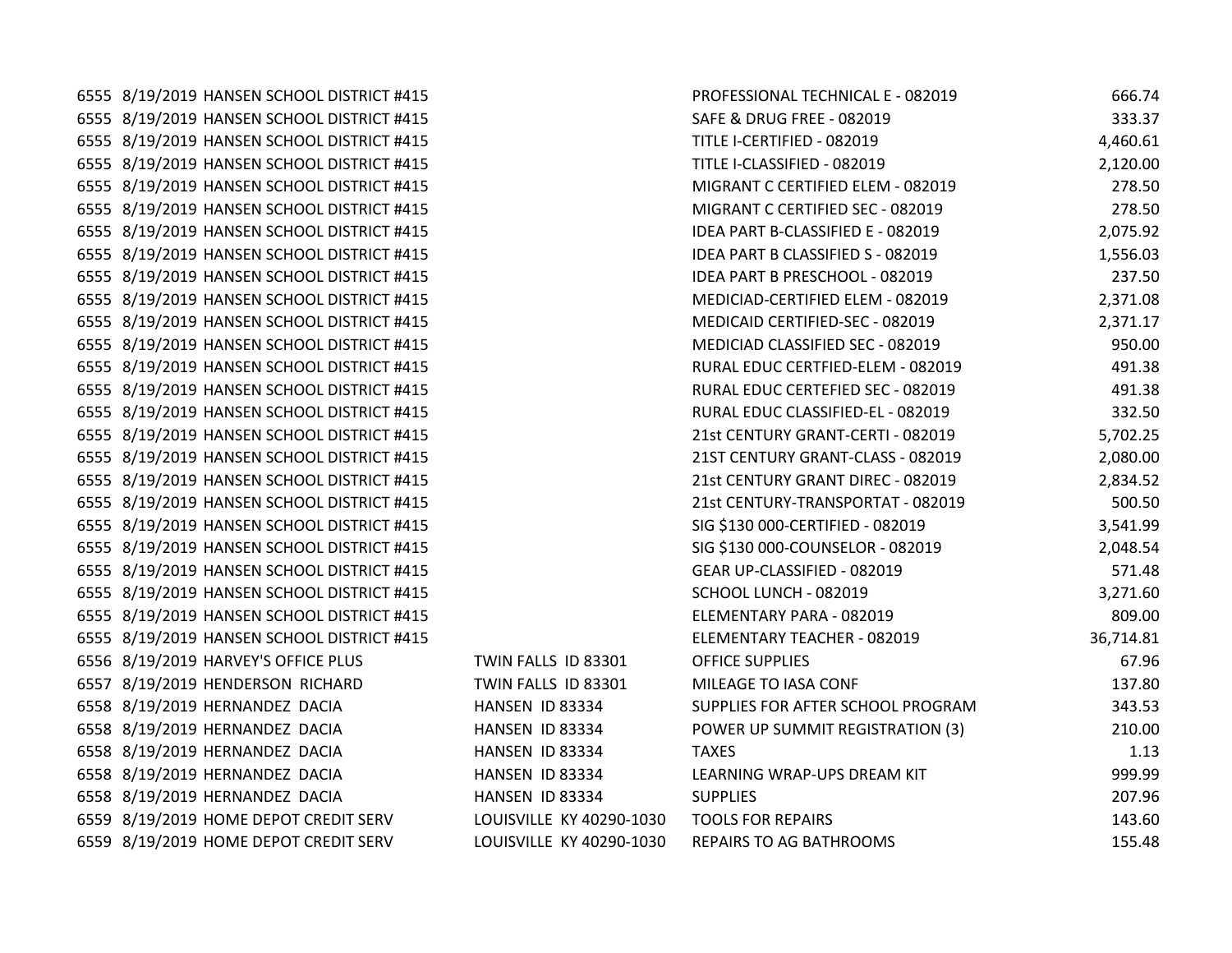| 6559 8/19/2019 HOME DEPOT CREDIT SERV       | LOUISVILLE KY 40290-1030                | <b>REPAIR SUPPLIES</b>                     | 217.40   |
|---------------------------------------------|-----------------------------------------|--------------------------------------------|----------|
| 6560 8/19/2019 IDAHO ASSOC. OF SCHOOL ADMIN | <b>BOISE ID 83705</b>                   | IDAHO RURAL SCHOOLS ASSOCIATION            | 450.00   |
| 6561 8/19/2019 IDAHO DIGITAL LEARNING       | <b>BOISE ID 83707</b>                   | <b>KEYBOARDING CLASS</b>                   | 30.00    |
| 6562 8/19/2019 IDAHO POWER                  | SEATTLE WA 98124-1966                   | <b>FOOTBALL FIELD</b>                      | 5.14     |
| 6562 8/19/2019 IDAHO POWER                  | SEATTLE WA 98124-1966                   | <b>IRRIGATION</b>                          | 284.41   |
| 6562 8/19/2019 IDAHO POWER                  | SEATTLE WA 98124-1966                   | <b>SOUTH MODULAR</b>                       | 16.44    |
| 6562 8/19/2019 IDAHO POWER                  | SEATTLE WA 98124-1966                   | PRESCHOOL                                  | 30.83    |
| 6562 8/19/2019 IDAHO POWER                  | SEATTLE WA 98124-1966                   | ELEMENTARY                                 | 880.74   |
| 6562 8/19/2019 IDAHO POWER                  | SEATTLE WA 98124-1966                   | JR/SR HIGH                                 | 1,203.75 |
| 6563 8/19/2019 INTEGRATED TECHNOLOGIES      | TWIN FALLS ID 83303-1843                | ELEM-MX-M453N 6/15-7/14                    | 0.21     |
| 6563 8/19/2019 INTEGRATED TECHNOLOGIES      | TWIN FALLS ID 83303-1843                | ELEM-XEROX 6/28-7/27                       | 33.35    |
| 6564 8/19/2019 INTERMOUNTAIN GAS            | <b>BOISE ID 83732</b>                   | GYM.                                       | 10.31    |
| 6564 8/19/2019 INTERMOUNTAIN GAS            | <b>BOISE ID 83732</b>                   | <b>ELEM</b>                                | 22.99    |
| 6564 8/19/2019 INTERMOUNTAIN GAS            | <b>BOISE ID 83732</b>                   | PRESCHOOL                                  | 12.42    |
| 6564 8/19/2019 INTERMOUNTAIN GAS            | <b>BOISE ID 83732</b>                   | JR/SR HIGH                                 | 44.10    |
| 6564 8/19/2019 INTERMOUNTAIN GAS            | <b>BOISE ID 83732</b>                   | AG BLDG                                    | 133.02   |
| 6565 8/19/2019 ISTATION ACCOUNT EXECUTIVE   | DALLAS TX 75206                         | <b>DISCOUNT</b>                            | (774.00) |
| 6565 8/19/2019 ISTATION ACCOUNT EXECUTIVE   | DALLAS TX 75206                         | ISTATION READING (3 YRS) (10/1/19-9/30/22) | 7,740.00 |
| 6566 8/19/2019 LAKESHORE LEARNING MATERIALS | CARSON CA 90895                         | <b>SHIPPING</b>                            | 6.99     |
| 6566 8/19/2019 LAKESHORE LEARNING MATERIALS | CARSON CA 90895                         | <b>TEACHER PLAN BOOK</b>                   | 11.18    |
| 6566 8/19/2019 LAKESHORE LEARNING MATERIALS | CARSON CA 90895                         | CHALKBOARD BRIGHTS LESSON PLAN BOOK        | 9.59     |
| 6567 8/19/2019 LES SCHWAB                   | TWIN FALLS ID 83301-4830                | TIRES FOR BUS #3                           | 903.22   |
| 6568 8/19/2019 MASON'S TROPHIES & GIFTS     | TWIN FALLS ID 83301                     | ** VOID **                                 |          |
| 6569 8/19/2019 MEADOW GOLD DAIRIES-BOISE    | DENVER CO 80271-0960                    | <b>MILK</b>                                | 78.19    |
| 6570 8/19/2019 MOBYMAX                      | PITTSBURGH PA 15251                     | 2022-23 LICENSE FOR MOBY MAX               | 1,995.00 |
| 6570 8/19/2019 MOBYMAX                      | PITTSBURGH PA 15251                     | 2021-22 LICENSE FOR MOBY MAX               | 1,995.00 |
| 6571 8/19/2019 NAPA AUTO PARTS              | TWIN FALLS ID 83303-1425                | FILTERS & OIL FOR BUSES                    | 693.40   |
| 6572 8/19/2019 NORCO                        | SALT LAKE CITY UT 84141-312 TANK RENTAL |                                            | 5.96     |
| 6573 8/19/2019 OFFICE DEPOT                 | PHOENIX AZ 85038-9248                   | <b>TONER CARTRIDGES</b>                    | 393.14   |
| 6574 8/19/2019 ON THE BALL PLUMBING         | KIMBERLY ID 83341                       | REPAIR OF LEAK IN PIPE IN HS WEIGHT RM     | 1,200.00 |
| 6575 8/19/2019 RIKIM INC                    | KIMBERLY ID 83341                       | <b>REPAIRS TO LIGHTS</b>                   | 244.89   |
| 6576 8/19/2019 ROBERTSON SUPPLY A           | DALLAS TX 75284-7411                    | <b>HOSE BIB</b>                            | 59.04    |
| 6577 8/19/2019 SCHOLASTIC INC               | JEFFERSON CITY MO 65102                 | <b>SCHOLASTIC NEWS-5/6</b>                 | 172.50   |
| 6577 8/19/2019 SCHOLASTIC INC               | JEFFERSON CITY MO 65102                 | <b>SCIENCE SPIN 3-6</b>                    | 29.70    |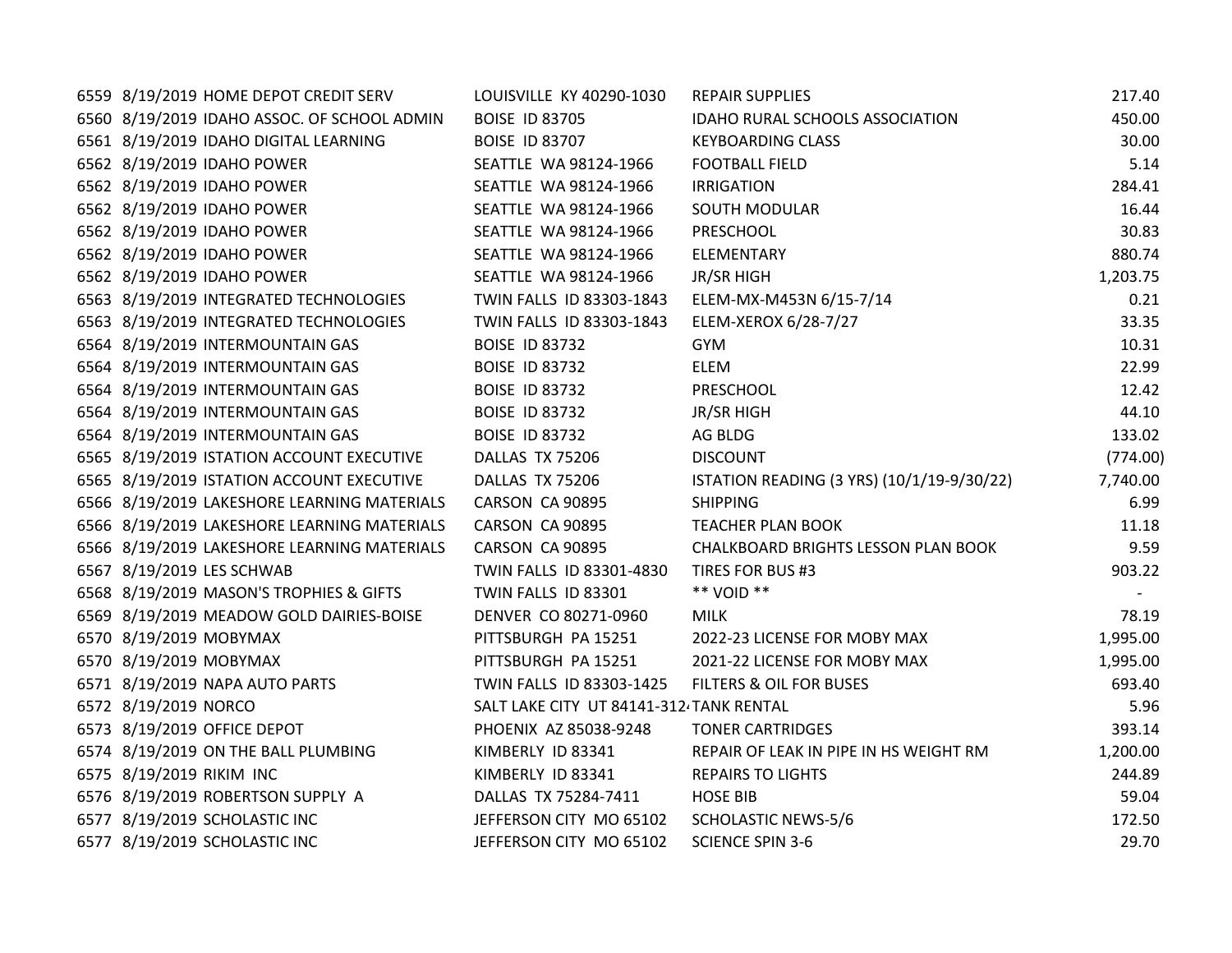| 6577 8/19/2019 SCHOLASTIC INC                                       | JEFFERSON CITY MO 65102 | <b>SHIPPING</b>                               | 114.58    |
|---------------------------------------------------------------------|-------------------------|-----------------------------------------------|-----------|
| 6577 8/19/2019 SCHOLASTIC INC                                       | JEFFERSON CITY MO 65102 | <b>SCIENCE SPIN 3-6</b>                       | 29.70     |
| 6577 8/19/2019 SCHOLASTIC INC                                       | JEFFERSON CITY MO 65102 | <b>SCHOLASTIC NEWS-2</b>                      | 143.75    |
| 6577 8/19/2019 SCHOLASTIC INC                                       | JEFFERSON CITY MO 65102 | <b>SCIENCE SPIN-2</b>                         | 24.75     |
| 6577 8/19/2019 SCHOLASTIC INC                                       | JEFFERSON CITY MO 65102 | <b>SCHOLASTIC NEWS-3</b>                      | 143.75    |
| 6577 8/19/2019 SCHOLASTIC INC                                       | JEFFERSON CITY MO 65102 | <b>SCIENCE SPIN-3-6</b>                       | 24.75     |
| 6577 8/19/2019 SCHOLASTIC INC                                       | JEFFERSON CITY MO 65102 | <b>SCHOLASTIC NEWS-4</b>                      | 172.50    |
| 6577 8/19/2019 SCHOLASTIC INC                                       | JEFFERSON CITY MO 65102 | <b>SCIENCE SPIN-3-6</b>                       | 29.70     |
| 6577 8/19/2019 SCHOLASTIC INC                                       | JEFFERSON CITY MO 65102 | <b>SCHOLASTIC NEWS-5/6</b>                    | 172.50    |
| 6577 8/19/2019 SCHOLASTIC INC                                       | JEFFERSON CITY MO 65102 | <b>SCHOLASTIC NEWS-1</b>                      | 172.50    |
| 6577 8/19/2019 SCHOLASTIC INC                                       | JEFFERSON CITY MO 65102 | <b>SCIENCE SPIN K-1</b>                       | 29.70     |
| 6578 8/19/2019 SCHOOL SPECIALTY/CLASSRM DIREC CHICAGO IL 60693-0326 |                         | <b>SHIPPING &amp; HANDELING</b>               | 9.95      |
| 6578 8/19/2019 SCHOOL SPECIALTY/CLASSRM DIREC CHICAGO IL 60693-0326 |                         | PORTFOLIO W/ FASTENERS 2 POCKETS (PACK OF 25) | 13.19     |
| 6578 8/19/2019 SCHOOL SPECIALTY/CLASSRM DIREC CHICAGO IL 60693-0326 |                         | STIKKIWORKS CLIPS PAPER HOLDERS (PACK OF 30)  | 4.55      |
| 6578 8/19/2019 SCHOOL SPECIALTY/CLASSRM DIREC                       | CHICAGO IL 60693-0326   | YELLOW HIGHLIGHTERS (DZ)                      | 5.78      |
| 6578 8/19/2019 SCHOOL SPECIALTY/CLASSRM DIREC                       | CHICAGO IL 60693-0326   | PINK HIGHLIGHTERS (DZ)                        | 5.78      |
| 6578 8/19/2019 SCHOOL SPECIALTY/CLASSRM DIREC                       | CHICAGO IL 60693-0326   | SHEET PROTECTORS                              | 11.28     |
| 6578 8/19/2019 SCHOOL SPECIALTY/CLASSRM DIREC                       | CHICAGO IL 60693-0326   | <b>ORANGEHIGHLIGHTERS (DZ)</b>                | 5.78      |
| 6578 8/19/2019 SCHOOL SPECIALTY/CLASSRM DIREC                       | CHICAGO IL 60693-0326   | <b>FLAT TOOTHPICKS</b>                        | 3.82      |
| 6579 8/19/2019 SCHOOL TECH SUPPLY                                   | PHOENIX AZ 85062-2999   | HP ELITE DESK 800-GI                          | 13,560.00 |
| 6579 8/19/2019 SCHOOL TECH SUPPLY                                   | PHOENIX AZ 85062-2999   | <b>SHIPPING</b>                               | 400.00    |
| 6580 8/19/2019 SELECT SOURCE INC                                    | KIMBERLY ID 83341       | <b>SHOVEL &amp; TROWL</b>                     | 29.98     |
| 6580 8/19/2019 SELECT SOURCE INC                                    | KIMBERLY ID 83341       | <b>EPOXY FOR SPRAYER</b>                      | 6.49      |
| 6581 8/19/2019 SKINNER HEIDI                                        | TWIN FALLS ID 83301     | <b>DISINFECTING WIPES</b>                     | 19.98     |
| 6581 8/19/2019 SKINNER HEIDI                                        | TWIN FALLS ID 83301     | MILEAGE TO IASA CONF                          | 143.10    |
| 6581 8/19/2019 SKINNER HEIDI                                        | TWIN FALLS ID 83301     | <b>MEALS FOR CONF</b>                         | 63.97     |
| 6581 8/19/2019 SKINNER HEIDI                                        | TWIN FALLS ID 83301     | TREATS FOR PARENT/STUDENT 1ST DAY OF SCHOOL   | 39.95     |
| 6582 8/19/2019 STANDARD PRINTING SOLUTIONS                          | TWIN FALLS ID 83301     | NEWSLETTERS (910)                             | 773.50    |
| 6582 8/19/2019 STANDARD PRINTING SOLUTIONS                          | TWIN FALLS ID 83301     | JR/SR HIGH STUDENT HAND BOOKS                 | 201.00    |
| 6583 8/19/2019 STATE INSURANCE FUND                                 | BOISE ID 83720-0044     | <b>WORKMAN'S COMP</b>                         | 2,838.00  |
| 6583 8/19/2019 STATE INSURANCE FUND                                 | BOISE ID 83720-0044     | <b>WORKMAN'S COMP</b>                         | 12,809.00 |
| 6584 8/19/2019 TEK-HUT                                              | TWIN FALLS ID 83301     | <b>INTERNET SERVICES</b>                      | 1,725.00  |
| 6585 8/19/2019 THE SPRINKLER SHOP INC                               | PAUL ID 83347           | NOZZLE FOR SPRINKLER HEAD                     | 12.00     |
| 6585 8/19/2019 THE SPRINKLER SHOP INC                               | PAUL ID 83347           | <b>CASE OF SPRINKLER HEADS</b>                | 239.00    |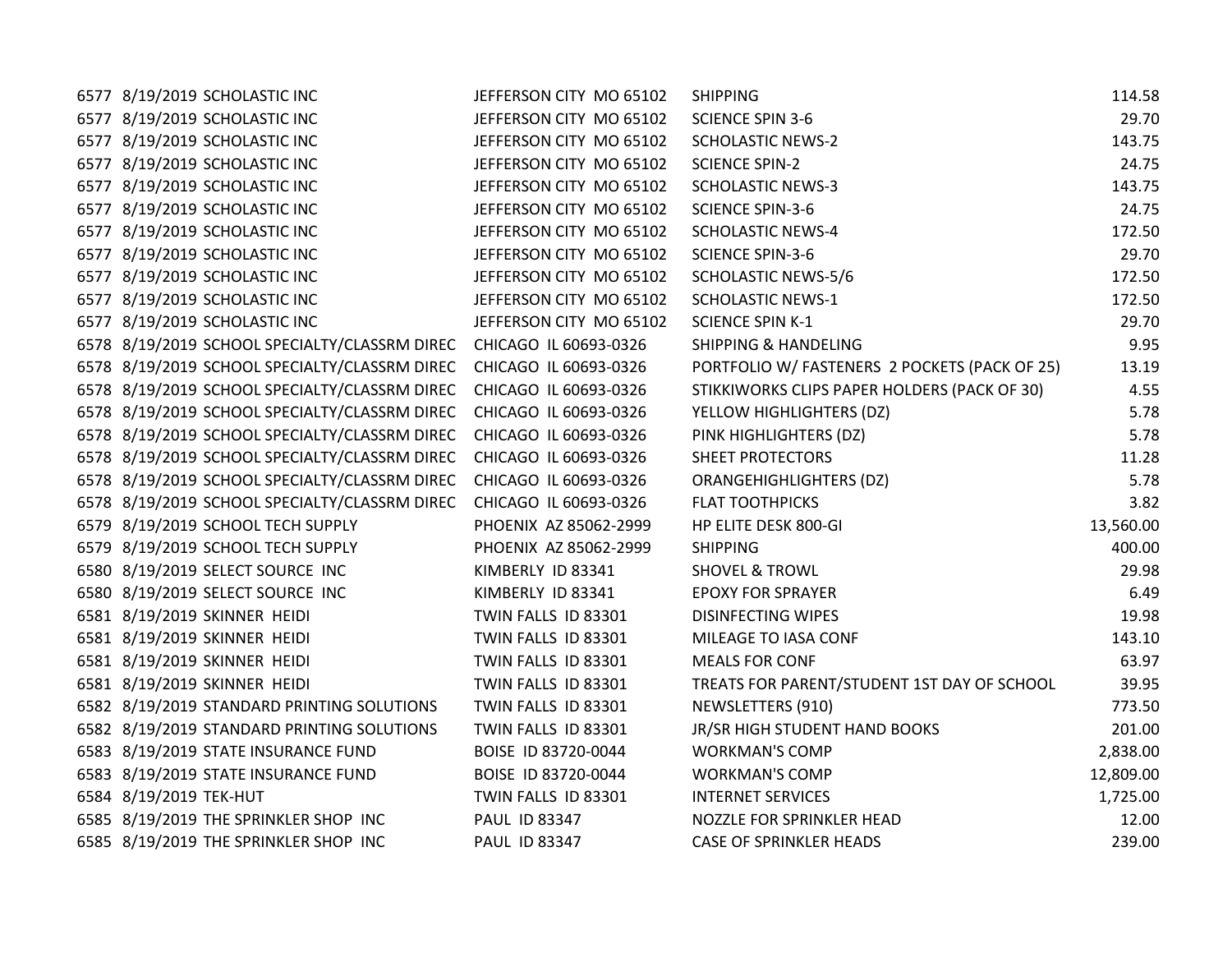| 6585 8/19/2019 THE SPRINKLER SHOP INC       | PAUL ID 83347            | SPRINKLER HEAD FOR LARGE GUN               | 204.99    |
|---------------------------------------------|--------------------------|--------------------------------------------|-----------|
| 6586 8/19/2019 UI EXTENTION TWIN FALLS CNTY | TWIN FALLS ID 83301      | SUPPLIES FOR FRIDAY SCHOOL PROGRAM         | 3,000.00  |
| 6587 8/19/2019 VALLEY WIDE COOPERATIVE      | <b>JEROME ID 83338</b>   | PICK UP FUEL                               | 28.71     |
| 6587 8/19/2019 VALLEY WIDE COOPERATIVE      | <b>JEROME ID 83338</b>   | <b>MOWER FUEL</b>                          | 85.56     |
| 6587 8/19/2019 VALLEY WIDE COOPERATIVE      | JEROME ID 83338          | <b>FUEL CREDIT</b>                         | (4.49)    |
| 6588 8/19/2019 VERIZON WIRELESS             | DALLAS TX 75266-0108     | <b>CELL PHONES</b>                         | 49.83     |
| 6589 8/19/2019 VISA                         | TWIN FALLS ID 83303-0249 | HOTEL FOR MECHANIC CONF                    | 387.00    |
| 6589 8/19/2019 VISA                         | TWIN FALLS ID 83303-0249 | COMMUNITY INVOLVEMENT REGISTRATION         | 250.00    |
| 6589 8/19/2019 VISA                         | TWIN FALLS ID 83303-0249 | LUNCH FOR CUSTODIANS                       | 50.56     |
| 6589 8/19/2019 VISA                         | TWIN FALLS ID 83303-0249 | FLIGHT FOR ISBA CONF-MR. CARSON            | 212.66    |
| 6589 8/19/2019 VISA                         | TWIN FALLS ID 83303-0249 | IHSAA HALL OF FAME BANQUET                 | 80.00     |
| 6589 8/19/2019 VISA                         | TWIN FALLS ID 83303-0249 | <b>COPY PAPER</b>                          | 1,685.40  |
| 6589 8/19/2019 VISA                         | TWIN FALLS ID 83303-0249 | <b>COPY PAPER</b>                          | 561.80    |
| 6589 8/19/2019 VISA                         | TWIN FALLS ID 83303-0249 | HOTEL FOR IASA CONF                        | 1,470.00  |
| 6589 8/19/2019 VISA                         | TWIN FALLS ID 83303-0249 | HOTEL FOR IASA CONF                        | 735.00    |
| 6590 8/19/2019 WALKER'S FLOORING            | TWIN FALLS ID 83301      | CARPET FOR ENTRY WAY & IN FRONT OF GYM     | 3,188.46  |
| 6591 8/19/2019 ZANER-BLOSER INC             | COLUMBUS OH 43216-6764   | HANDWRITING 2020 GRADE K STUDEN EDITION    | 59.95     |
| 6591 8/19/2019 ZANER-BLOSER INC             | COLUMBUS OH 43216-6764   | HANDWRITING 2020 GRADE 1 STUDEN EDITION    | 59.95     |
| 6591 8/19/2019 ZANER-BLOSER INC             | COLUMBUS OH 43216-6764   | HANDWRITING 2020 GRADE 2 STUDEN EDITION    | 59.95     |
| 6591 8/19/2019 ZANER-BLOSER INC             | COLUMBUS OH 43216-6764   | <b>SHIPPING</b>                            | 129.49    |
| 6591 8/19/2019 ZANER-BLOSER INC             | COLUMBUS OH 43216-6764   | HANDWRITING 2020 GRADE 3 STUDENT EDITION   | 59.95     |
| 6591 8/19/2019 ZANER-BLOSER INC             | COLUMBUS OH 43216-6764   | HANDWRITING 2020 GRADE 3 LG CLASSROOM PKG  | 299.75    |
| 6591 8/19/2019 ZANER-BLOSER INC             | COLUMBUS OH 43216-6764   | HANDWRITING 2020 GRADE 2M LG CLASSROOM PKG | 299.75    |
| 6591 8/19/2019 ZANER-BLOSER INC             | COLUMBUS OH 43216-6764   | HANDWRITING 2020 GRADE 1 LG CLASSROOM PKG  | 299.75    |
| 6591 8/19/2019 ZANER-BLOSER INC             | COLUMBUS OH 43216-6764   | HANDWRITING 2020 GRADE K LG CLASSROOM PKG  | 299.75    |
| 6592 8/19/2019 SOS DRIVING SCHOOL           | TWIN FALLS ID 83301      | STATE REIMBURSEMENT                        | 1,500.00  |
| 6593 8/19/2019 OK CONSTRUCTION & PAVING LLC | TWIN FALLS ID 83301      | COMPLETION OF ELEM & NEW GYM PARKING LOT   | 43,200.00 |
| 6594 8/19/2019 CALLEN REFRIGERATION         | <b>FILER ID 83328</b>    | REPAIR ON AIR CONDITIONERS                 | 862.00    |
| 6595 8/19/2019 HOGAN TANYA                  | TWIN FALLS ID 83301      | POWER UP CONF MEALS                        | 73.95     |
| 6596 8/19/2019 PARKINSON MARCELLA           | BURLEY ID 83318          | POWER UP CONF MEALS                        | 73.95     |
| 6597 8/19/2019 WINDOW WELDER INC.           | JEROME ID 83338          | <b>BUS WINDOW REPLACEMENT</b>              | 196.29    |
| 6598 8/19/2019 MORENO HEATHER               | <b>JEROME ID 83338</b>   | POWER UP CONF MEALS                        | 73.95     |
| 6599 8/19/2019 MINIDOKA MEMORIAL HOSPITAL   | RUPERT ID 83350          | CPR EAD CERTIFICATION FOR 6 STUDENTS       | 126.00    |
| 6600 8/19/2019 BSN SPORTS                   | DALLAS TX 75209          | <b>FREIGHT</b>                             | 482.21    |